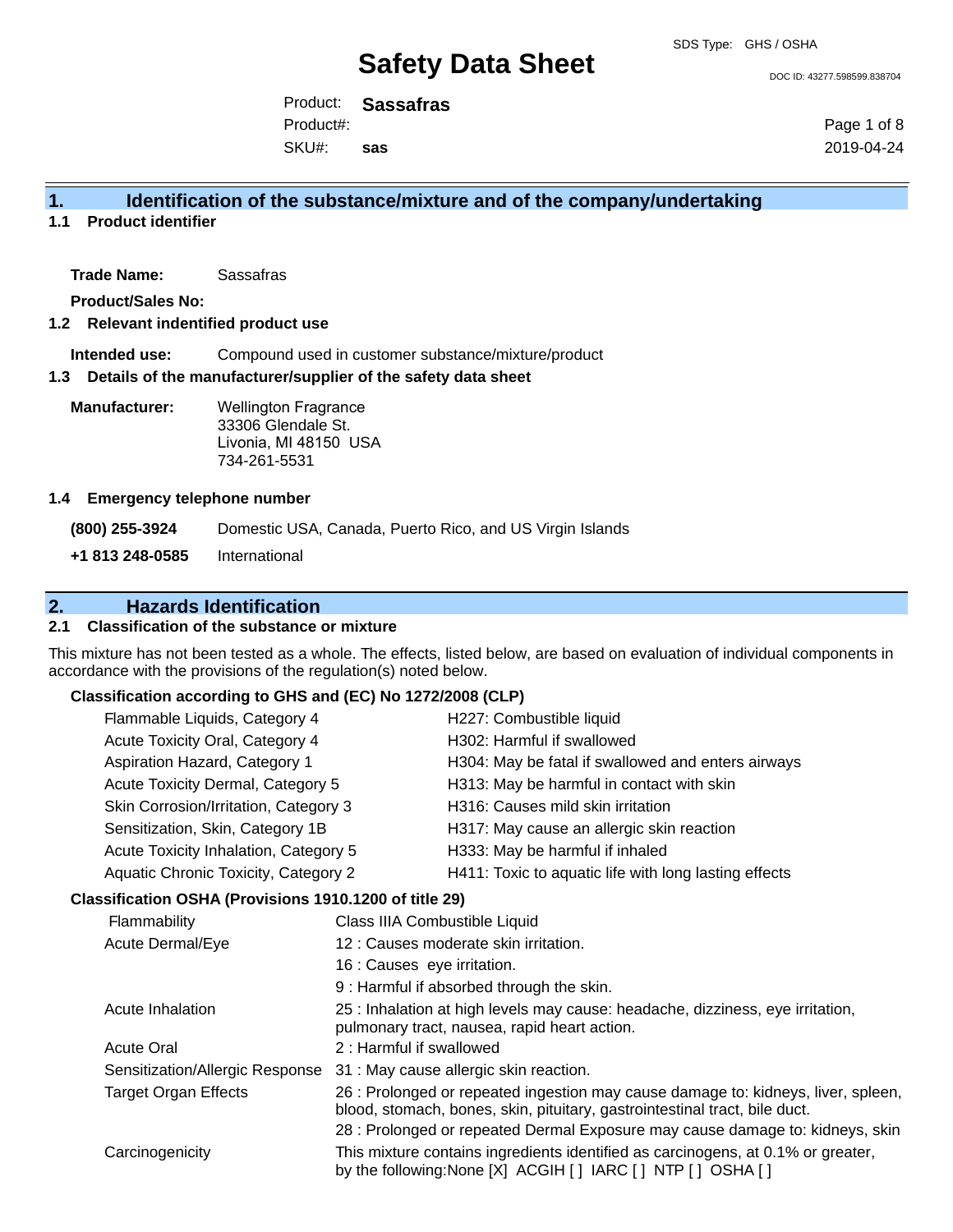DOC ID: 43277.598599.838704

Page 2 of 8 2019-04-24

Product: **Sassafras** SKU#: Product#: **sas**

**2.2 Label elements**

# **Labelling (REGULATION (EC) No 1272/2008)**

#### **Hazard pictograms**





# **Signal Word: Danger**

| <b>Hazard statments</b> |                                                 |
|-------------------------|-------------------------------------------------|
| H <sub>22</sub> 7       | Combustible liquid                              |
| H302                    | Harmful if swallowed                            |
| H304                    | May be fatal if swallowed and enters airways    |
| H313                    | May be harmful in contact with skin             |
| H316                    | Causes mild skin irritation                     |
| H317                    | May cause an allergic skin reaction             |
| H333                    | May be harmful if inhaled                       |
| H411                    | Toxic to aquatic life with long lasting effects |

#### **Precautionary Statements**

#### **Prevention:**

| Keep cool                                                                                                                             |
|---------------------------------------------------------------------------------------------------------------------------------------|
| Wash hands thoroughly after handling                                                                                                  |
| Do not eat, drink or smoke when using this product                                                                                    |
| Contaminated work clothing should not be allowed out of the workplace                                                                 |
| Avoid release to the environment                                                                                                      |
|                                                                                                                                       |
| IF SWALLOWED: Immediately call a POISON CENTER or doctor/physician Do NOT<br>induce vomiting                                          |
| IF ON SKIN: Wash with soap and water                                                                                                  |
| IF INHALED: Call a POISON CENTER or doctor/physician if you feel unwell                                                               |
| Call a POISON CENTER or doctor/physician if you feel unwell                                                                           |
| Rinse mouth                                                                                                                           |
| If skin irritation or a rash occurs: Get medical advice/attention                                                                     |
| Wash contaminated clothing before reuse                                                                                               |
| In case of fire: Use Carbon dioxide (CO2), Dry chemical, or Foam for extinction. Do not use<br>a direct water jet on burning material |
| <b>Collect Spillage</b>                                                                                                               |
|                                                                                                                                       |

### **2.3 Other Hazards**

#### **no data available**

# **3. Composition/Information on Ingredients**

#### **3.1 Mixtures**

This product is a complex mixture of ingredients, which contains among others the following substance(s), presenting a health or environmental hazard within the meaning of the UN Globally Harmonized System of Classification and Labeling of Chemicals (GHS):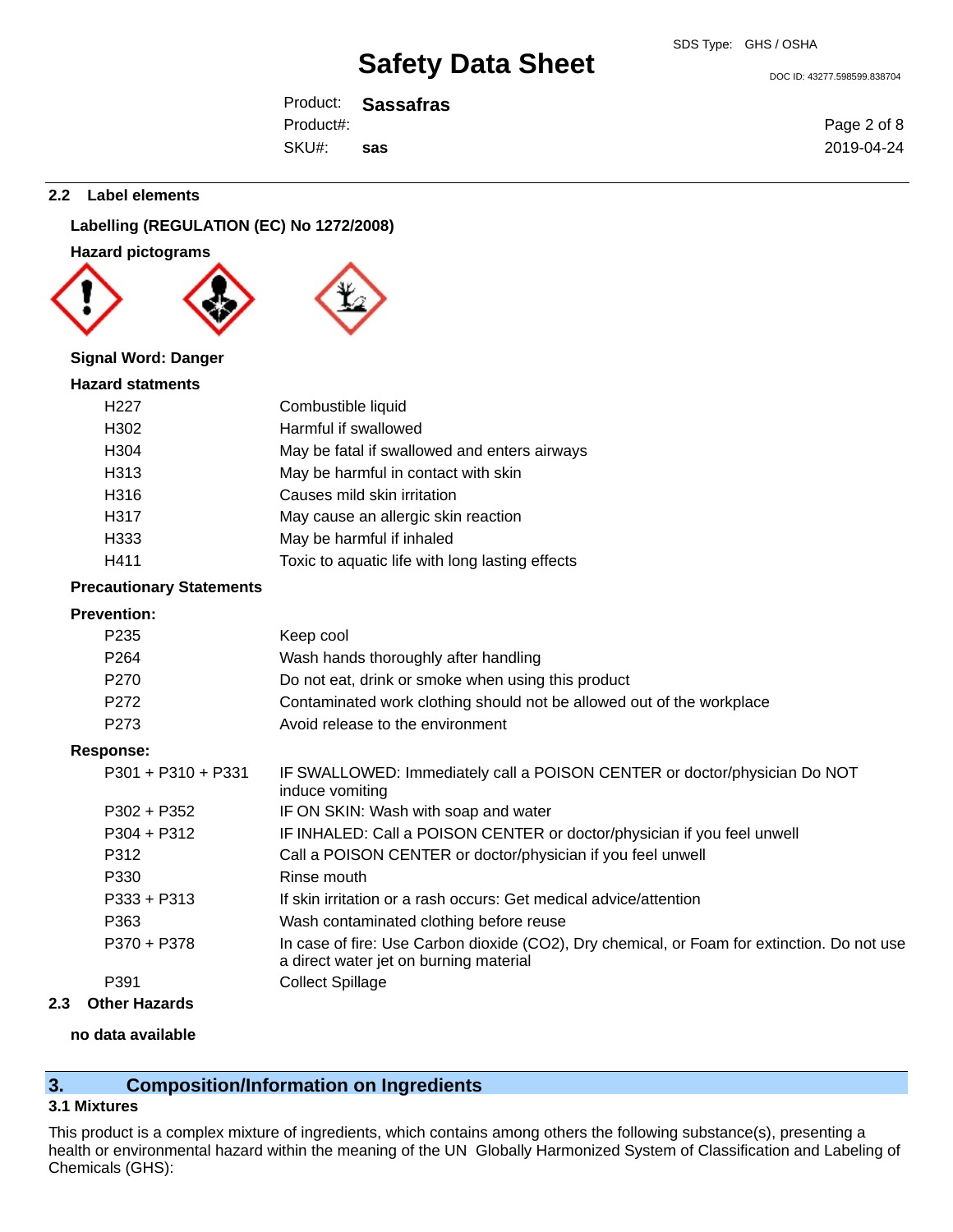#### SDS Type: GHS / OSHA

# **Safety Data Sheet**

DOC ID: 43277.598599.838704

Product: **Sassafras** SKU#: Product#: **sas**

Page 3 of 8 2019-04-24

| CAS#<br>Ingredient                                       | EC#                           | Conc.<br>Range                              | <b>GHS Classification</b>           | <b>OSHA Classification</b> |
|----------------------------------------------------------|-------------------------------|---------------------------------------------|-------------------------------------|----------------------------|
| 119-36-8                                                 | 204-317-7                     | $50 - 60 %$                                 | H302; H310; H402                    | 12, 16, 2, 26              |
| Methyl salicylate                                        |                               |                                             |                                     |                            |
| 99-87-6                                                  | 202-796-7                     | 10 - 20 %                                   | H226; H303; H304; H316; H401; H411  | 11, 15                     |
| p-Cymene                                                 |                               |                                             |                                     |                            |
| 120-51-4                                                 | 204-402-9                     | $5 - 10%$                                   | H302; H313; H400; H411              | 28, 3                      |
| <b>Benzyl Benzoate</b>                                   |                               |                                             |                                     |                            |
| 80-56-8                                                  | 201-291-9                     | $5 - 10%$                                   | H226; H302; H304; H315; H317; H400; | 11, 15, 25                 |
| a-Pinene                                                 |                               |                                             | H410                                |                            |
| $91 - 64 - 5$                                            | 202-086-7                     | $2 - 5%$                                    | H302; H317; H402                    | 12, 15, 2, 26, 31, 9       |
| Coumarin                                                 |                               |                                             |                                     |                            |
| 4180-23-8                                                | 224-052-0                     | $2 - 5%$                                    | H303; H316; H317; H401              | 11, 15                     |
|                                                          | trans-Anethole [(E)-Anethole] |                                             |                                     |                            |
| 104-45-0                                                 | 203-203-4                     | $2 - 5%$                                    | H227; H303                          |                            |
| p-Propylanisole                                          |                               |                                             |                                     |                            |
| 99-85-4                                                  | 202-794-6                     | $1 - 2%$                                    | H226; H303; H304; H316              | 11, 15                     |
| gamma-Terpinene                                          |                               |                                             |                                     |                            |
| 78-70-6                                                  | 201-134-4                     | $0.1 - 1.0 %$                               | H227; H303; H315; H317; H319; H402  | 12, 26                     |
| Linalool                                                 |                               |                                             |                                     |                            |
| $93 - 16 - 3$                                            | 202-224-6                     | $0.1 - 1.0 %$                               | H303; H317; H402                    | 12, 31                     |
|                                                          |                               | Methyl isoeugenol (Isoeugenyl methyl ether) |                                     |                            |
| 586-62-9                                                 | 209-578-0                     | $0.1 - 1.0 \%$                              | H227; H303; H304; H316; H317; H400; |                            |
| <b>Terpinolene</b>                                       |                               |                                             | H401; H410                          |                            |
| 19009-56-4                                               | 242-745-6                     | $0.1 - 1.0 %$                               | H315; H317; H401; H411              | 11                         |
| 2-Methyldecanal (Aldehyde MOA)                           |                               |                                             |                                     |                            |
| 118-58-1                                                 | 204-262-9                     | $0.1 - 1.0 \%$                              | H303; H317; H319; H320; H401; H412  | 31                         |
| <b>Benzyl Salicylate</b>                                 |                               |                                             |                                     |                            |
| 122-40-7                                                 | 204-541-5                     | $0.1 - 1.0 %$                               | H303; H316; H317; H401; H411        | 11, 15                     |
| Amyl Cinnamal                                            |                               |                                             |                                     |                            |
| 115-95-7                                                 | 204-116-4                     | $0.1 - 1.0 %$                               | H227; H315; H317; H319; H320; H402  |                            |
| <b>Linalyl Acetate</b>                                   |                               |                                             |                                     |                            |
| 5392-40-5                                                | 226-394-6                     | $0.1 - 1.0 %$                               | H313; H315; H317; H319; H401        | 26                         |
| Citral                                                   |                               |                                             |                                     |                            |
| See Section 16 for full text of GHS classification codes |                               |                                             |                                     |                            |

Total Hydrocarbon Content (%  $w/w$ ) = 17.00

| $\overline{4}$ .<br><b>First Aid Measures</b> |                                                                                                 |
|-----------------------------------------------|-------------------------------------------------------------------------------------------------|
| Description of first aid measures<br>4.1      |                                                                                                 |
| Inhalation:                                   | Remove from exposure site to fresh air and keep at rest.<br>Obtain medical advice.              |
| Eye Exposure:                                 | Flush immediately with water for at least 15 minutes.<br>Contact physician if symptoms persist. |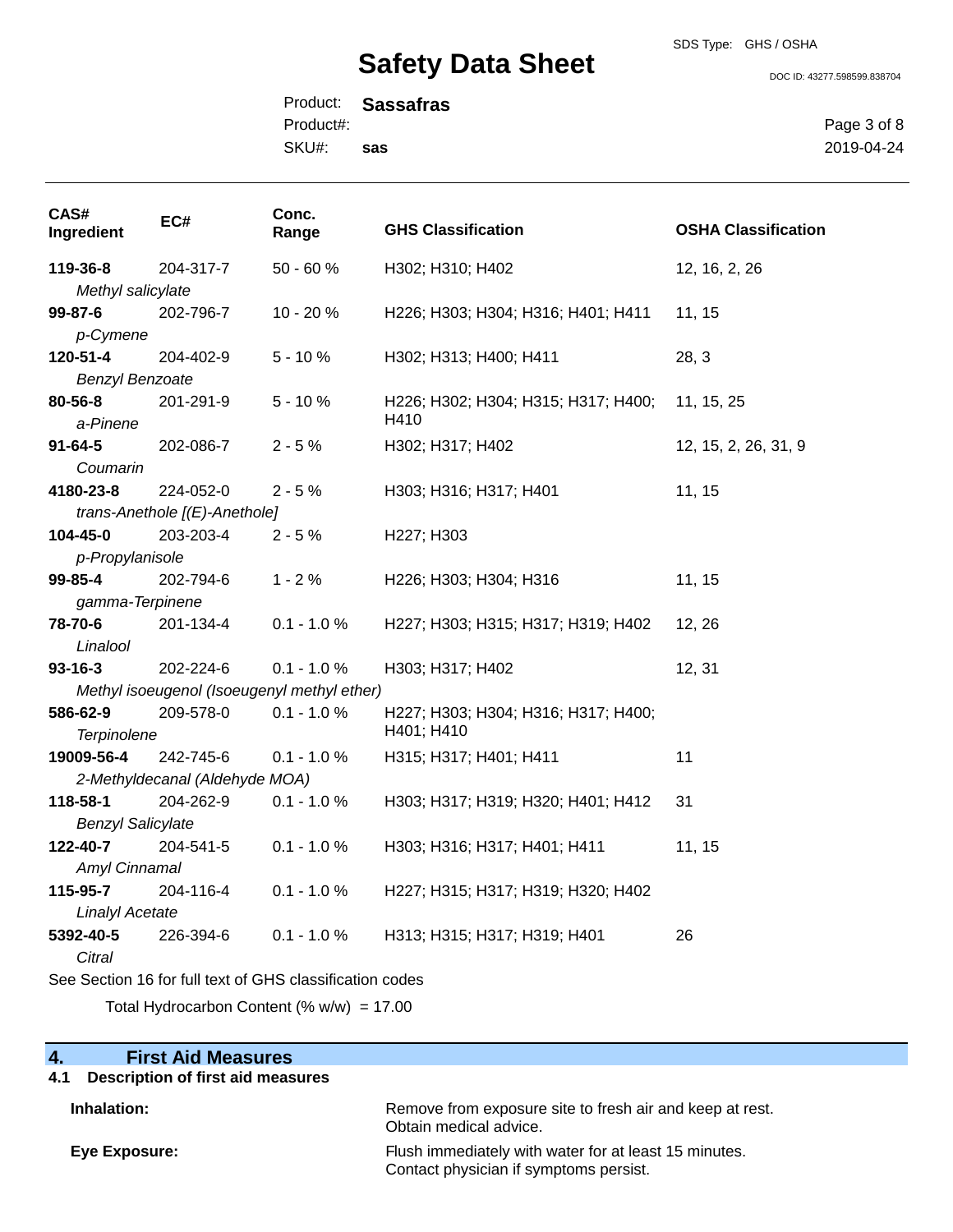SDS Type: GHS / OSHA

DOC ID: 43277.598599.838704

|                                                                 | Product:<br>Product#:<br>SKU#: | <b>Sassafras</b><br>sas                                                                                       | Page 4 of 8<br>2019-04-24 |
|-----------------------------------------------------------------|--------------------------------|---------------------------------------------------------------------------------------------------------------|---------------------------|
| <b>Skin Exposure:</b>                                           |                                | Remove contaminated clothes. Wash thoroughly with water (and soap).<br>Contact physician if symptoms persist. |                           |
| Ingestion:                                                      |                                | Rinse mouth with water and obtain medical advice.                                                             |                           |
| 4.2 Most important symptoms and effects, both acute and delayed |                                |                                                                                                               |                           |
| <b>Symptoms:</b>                                                |                                | no data available                                                                                             |                           |
| <b>Risks:</b>                                                   |                                | Refer to Section 2.2 "Hazard Statements"                                                                      |                           |
| 4.3                                                             |                                | Indication of any immediate medical attention and special treatment needed                                    |                           |
| Treatment:                                                      |                                | Refer to Section 2.2 "Response"                                                                               |                           |
| 5.<br><b>Fire-Fighting measures</b>                             |                                |                                                                                                               |                           |
| 5.1<br><b>Extinguishing media</b>                               |                                |                                                                                                               |                           |
| Suitable:                                                       |                                | Carbon dioxide (CO2), Dry chemical, Foam                                                                      |                           |
| <b>Unsuitable</b>                                               |                                | Do not use a direct water jet on burning material                                                             |                           |
| 5.2 Special hazards arising from the substance or mixture       |                                |                                                                                                               |                           |
| <b>During fire fighting:</b><br>5.3 Advice for firefighters     |                                | Water may be ineffective                                                                                      |                           |
| <b>Further information:</b>                                     |                                | Standard procedure for chemical fires                                                                         |                           |

## **6. Accidental Release Measures**

#### **6.1 Personal precautions, protective equipment and emergency procedures**

Avoid inhalation and contact with skin and eyes. A self-contained breathing apparatus is recommended in case of a major spill.

#### **6.2 Environmental precautions**

Keep away from drains, soil, and surface and groundwater.

#### **6.3 Methods and materials for containment and cleaning up**

Clean up spillage promptly. Remove ignition sources. Provide adequate ventilation. Avoid excessive inhalation of vapors. Gross spillages should be contained by use of sand or inert powder and disposed of according to the local regulations.

#### **6.4 Reference to other sections**

Not Applicable

# **7. Handling and Storage**

### **7.1 Precautions for safe handling**

Apply according to good manufacturing and industrial hygiene practices with proper ventilation. Do not drink, eat or smoke while handling. Respect good personal hygiene.

#### **7.2 Conditions for safe storage, including any incompatibilities**

Store in a cool, dry and ventilated area away from heat sources and protected from light in tightly closed original container. Avoid plastic and uncoated metal container. Keep air contact to a minimum.

### **7.3 Specific end uses**

No information available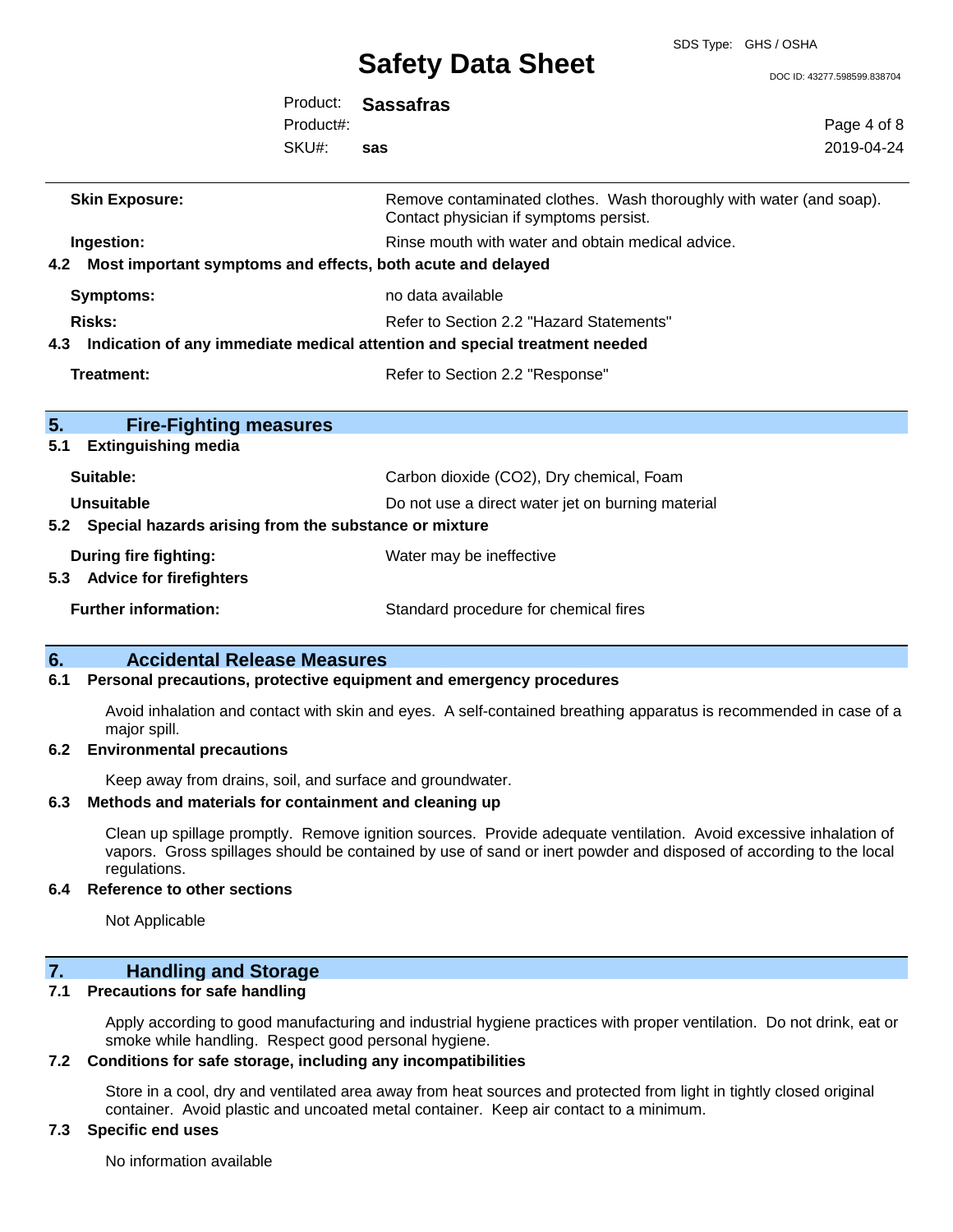SDS Type: GHS / OSHA

#### DOC ID: 43277.598599.838704

Product: **Sassafras** SKU#: Product#: **sas**

Page 5 of 8 2019-04-24

| 8.                             |          | <b>Exposure Controls/Personal Protection</b>                                                                                             |                         |       |                                 |                         |
|--------------------------------|----------|------------------------------------------------------------------------------------------------------------------------------------------|-------------------------|-------|---------------------------------|-------------------------|
| 8.1 Control parameters         |          |                                                                                                                                          |                         |       |                                 |                         |
| <b>Exposure Limits:</b>        |          |                                                                                                                                          |                         |       |                                 |                         |
| <b>Component</b>               |          |                                                                                                                                          | <b>ACGIH</b><br>TWA ppm | ACGIH | <b>OSHA</b><br>STEL ppm TWA ppm | <b>OSHA</b><br>STEL ppm |
| 80-56-8                        | a-Pinene |                                                                                                                                          | 20                      |       |                                 |                         |
| <b>Engineering Controls:</b>   |          | Use local exhaust as needed.                                                                                                             |                         |       |                                 |                         |
|                                |          | 8.2 Exposure controls - Personal protective equipment                                                                                    |                         |       |                                 |                         |
| Eye protection:                |          | Tightly sealed goggles, face shield, or safety glasses with brow guards and side shields, etc.<br>as may be appropriate for the exposure |                         |       |                                 |                         |
| <b>Respiratory protection:</b> |          | Avoid excessive inhalation of concentrated vapors. Apply local ventilation where appropriate.                                            |                         |       |                                 |                         |
| <b>Skin protection:</b>        |          | Avoid Skin contact. Use chemically resistant gloves as needed.                                                                           |                         |       |                                 |                         |

# **9. Physical and Chemical Properties**

# **9.1 Information on basic physical and chemical properties**

| <b>Appearance:</b>           | Liquid                          |
|------------------------------|---------------------------------|
| Odor:                        | Conforms to Standard            |
| Color:                       | Colorless to Yellow Tint (G0-1) |
| <b>Viscosity:</b>            | Liquid                          |
| <b>Freezing Point:</b>       | Not determined                  |
| <b>Boiling Point:</b>        | Not determined                  |
| <b>Melting Point:</b>        | Not determined                  |
| <b>Flashpoint (CCCFP):</b>   | 144 F (62.22 C)                 |
| Auto flammability:           | Not determined                  |
| <b>Explosive Properties:</b> | None Expected                   |
| <b>Oxidizing properties:</b> | None Expected                   |
| Vapor Pressure (mmHg@20 C):  | 0.2771                          |
| %VOC:                        | 19.8015                         |
| Specific Gravity @ 25 C:     | 1.0510                          |
| Density $@25C$ :             | 1.0480                          |
| Refractive Index @ 20 C:     | 1.5170                          |
| Soluble in:                  | Oil                             |

# **10. Stability and Reactivity**

| <b>10.1 Reactivity</b>                  | <b>None</b> |
|-----------------------------------------|-------------|
| <b>10.2 Chemical stability</b>          | Stable      |
| 10.3 Possibility of hazardous reactions | None known  |
| <b>10.4 Conditions to avoid</b>         | None known  |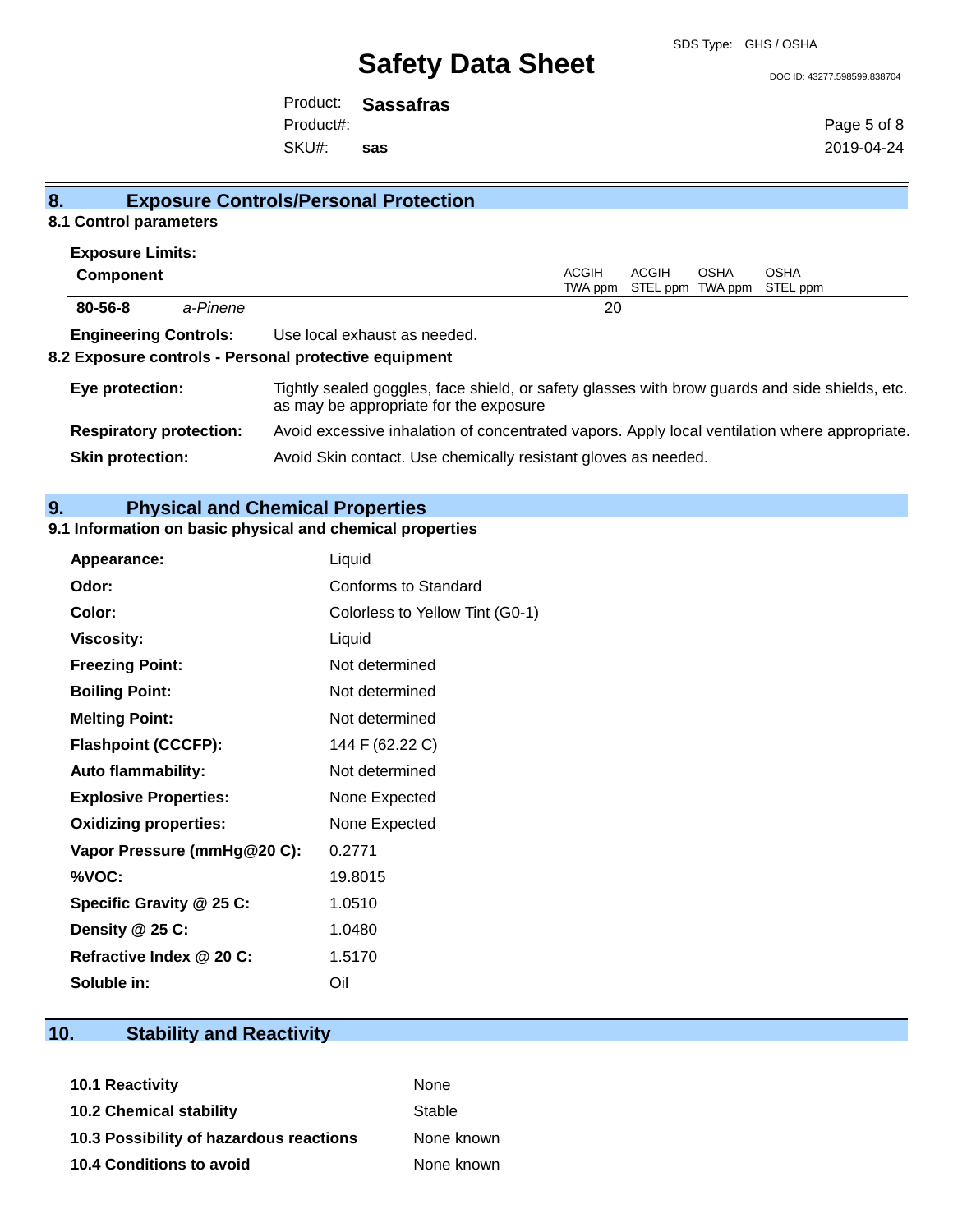SDS Type: GHS / OSHA

DOC ID: 43277.598599.838704

Product: **Sassafras** SKU#: Product#: **sas**

Page 6 of 8 2019-04-24

| 10.5 Incompatible materials             | Strong oxidizing agents, strong acids, and alkalis |
|-----------------------------------------|----------------------------------------------------|
| 10.6 Hazardous decomposition products   | None known                                         |
|                                         |                                                    |
| 11.<br><b>Toxicological Information</b> |                                                    |

**11.1 Toxicological Effects**

Acute Toxicity Estimates (ATEs) based on the individual Ingredient Toxicity Data utilizing the "Additivity Formula"

| Acute toxicity - Oral - (Rat) mg/kg                | (LD50: 1,213.59) Harmful if swallowed                    |
|----------------------------------------------------|----------------------------------------------------------|
| Acute toxicity - Dermal - (Rabbit) mg/kg           | (LD50: 2,493.41) May be harmful in contact with skin     |
| Acute toxicity - Inhalation - (Rat) mg/L/4hr       | (LC50: 23.95) May be harmful if inhaled                  |
| <b>Skin corrosion / irritation</b>                 | Causes mild skin irritation                              |
| Serious eye damage / irritation                    | Not classified - the classification criteria are not met |
| <b>Respiratory sensitization</b>                   | Not classified - the classification criteria are not met |
| <b>Skin sensitization</b>                          | May cause an allergic skin reaction                      |
| <b>Germ cell mutagenicity</b>                      | Not classified - the classification criteria are not met |
| Carcinogenicity                                    | Not classified - the classification criteria are not met |
| <b>Reproductive toxicity</b>                       | Not classified - the classification criteria are not met |
| Specific target organ toxicity - single exposure   | Not classified - the classification criteria are not met |
| Specific target organ toxicity - repeated exposure | Not classified - the classification criteria are not met |
| <b>Aspiration hazard</b>                           | May be fatal if swallowed and enters airways             |

**12. Ecological Information 12.1 Toxicity**

| <b>Acute acquatic toxicity</b>     | Not classified - the classification criteria are not met |
|------------------------------------|----------------------------------------------------------|
| <b>Chronic acquatic toxicity</b>   | Toxic to aquatic life with long lasting effects          |
| <b>Toxicity Data on soil</b>       | no data available                                        |
| <b>Toxicity on other organisms</b> | no data available                                        |
|                                    |                                                          |
| 12.2 Persistence and degradability | no data available                                        |
| 12.3 Bioaccumulative potential     | no data available                                        |
| 12.4 Mobility in soil              | no data available                                        |
| 12.5 Other adverse effects         | no data available                                        |
|                                    |                                                          |

### **13. Disposal Conditions**

#### **13.1 Waste treatment methods**

Do not allow product to reach sewage systems. Dispose of in accordance with all local and national regulations. Send to a licensed waste management company.The product should not be allowed to enter drains, water courses or the soil. Do not contaminate ponds, waterways or ditches with chemical or used container.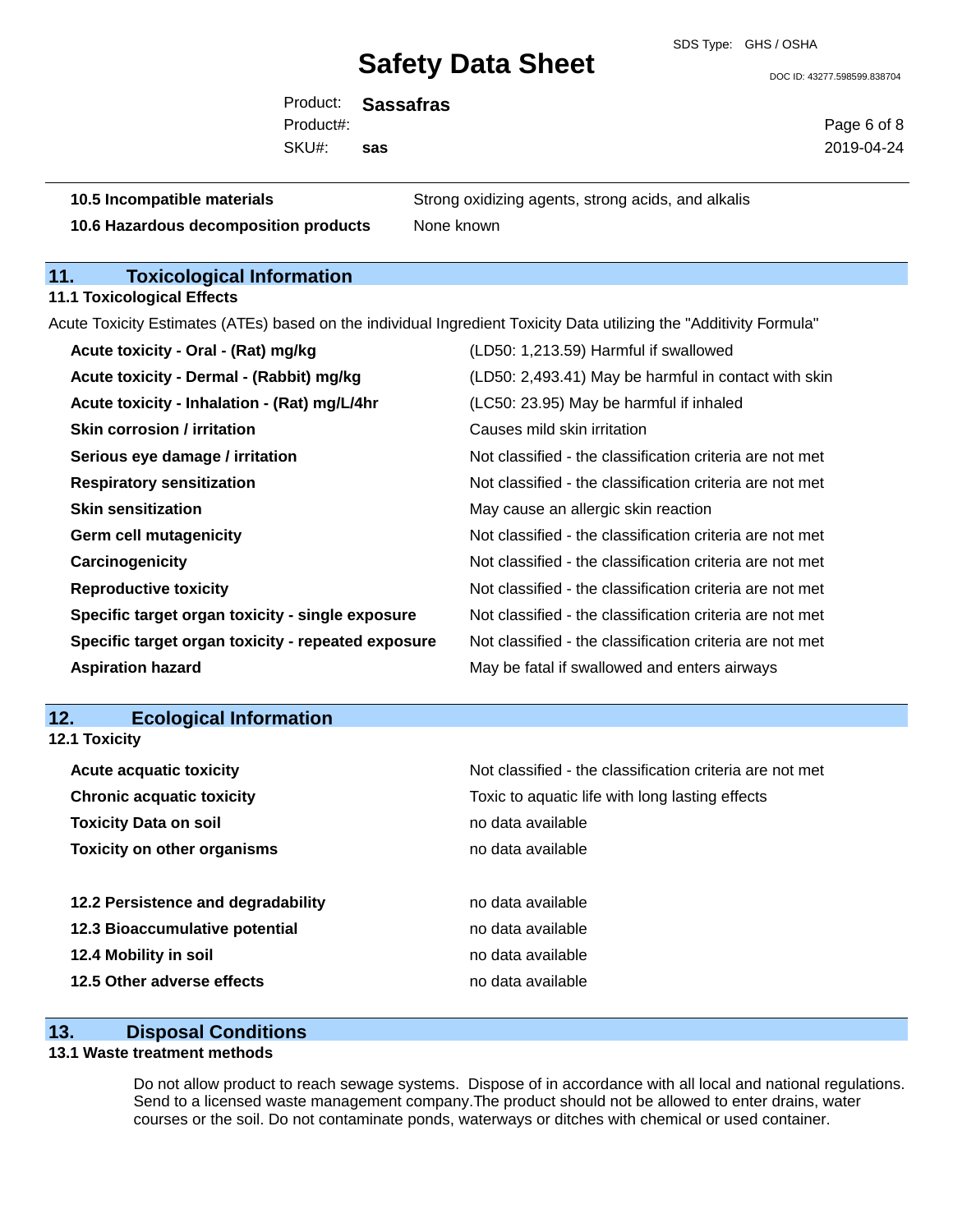#### SDS Type: GHS / OSHA

# **Safety Data Sheet**

DOC ID: 43277.598599.838704

Product: **Sassafras** SKU#: Product#: **sas**

Page 7 of 8 2019-04-24

# **14. Transport Information**

| <b>Regulator</b><br>U.S. DOT (Non-Bulk)<br>Chemicals NOI<br><b>ADR/RID (International Road/Rail)</b> |            | <b>Class</b> | <b>Pack Group</b><br>Not Regulated - Not Dangerous Goods | <b>Sub Risk</b> | UN-nr.        |
|------------------------------------------------------------------------------------------------------|------------|--------------|----------------------------------------------------------|-----------------|---------------|
| <b>Environmentally Hazardous</b><br>Liquid, n.o.s.                                                   | Substance. | 9            | $\mathbf{III}$                                           |                 | <b>UN3082</b> |
| <b>IATA (Air Cargo)</b><br><b>Environmentally Hazardous</b><br>Liquid, n.o.s.<br><b>IMDG (Sea)</b>   | Substance. | 9            | $\mathbf{III}$                                           |                 | <b>UN3082</b> |
| <b>Environmentally Hazardous</b><br>Liquid, n.o.s.                                                   | Substance. | 9            | $\mathbf{III}$                                           |                 | <b>UN3082</b> |

| 15.<br><b>Regulatory Information</b>       |                                                              |  |  |
|--------------------------------------------|--------------------------------------------------------------|--|--|
| <b>U.S. Federal Regulations:</b>           |                                                              |  |  |
| <b>TSCA (Toxic Substance Control Act):</b> | All components of the substance/mixture are listed or exempt |  |  |
| 40 CFR(EPCRA, SARA, CERCLA and CAA)        | This product contains NO components of concern.              |  |  |
| <b>U.S. State Regulations:</b>             |                                                              |  |  |
| <b>California Proposition 65 Warning</b>   | This product contains the following components:              |  |  |
| $123-35-3(NF 204-622-5 \leq 2$ ppm         | beta-Myrcene (NFS)                                           |  |  |
| <b>Canadian Regulations:</b>               |                                                              |  |  |
| <b>DSL/NDSL</b>                            | 100.00% of the components are listed or exempt.              |  |  |

# **16. Other Information**

#### **GHS H-Statements referred to under section 3**

H226 : Flammable liquid and vapour H303 : May be harmful if swallowed H310 : Fatal in contact with skin **H315** : Causes skin irritation H317 : May cause an allergic skin reaction **H319** : Causes serious eye irritation H320 : Causes eye irritation **H400** : Very Toxic to aquatic life H401 : Toxic to aquatic life H402 : Harmful to aquatic life

#### **Total Fractional Values**

(TFV) Risk (TFV) Risk (1.70) Aspiration Hazard, Category 1 (2.35) Skin Corrosion/Irritation, Category 3

- 
- 
- 
- H410 : Very toxic to aquatic life with long lasting effects H412 : Harmful to aquatic life with long lasting effects

(55.00) Sensitization, Skin, Category 1B (3.15) Aquatic Chronic Toxicity, Category 2